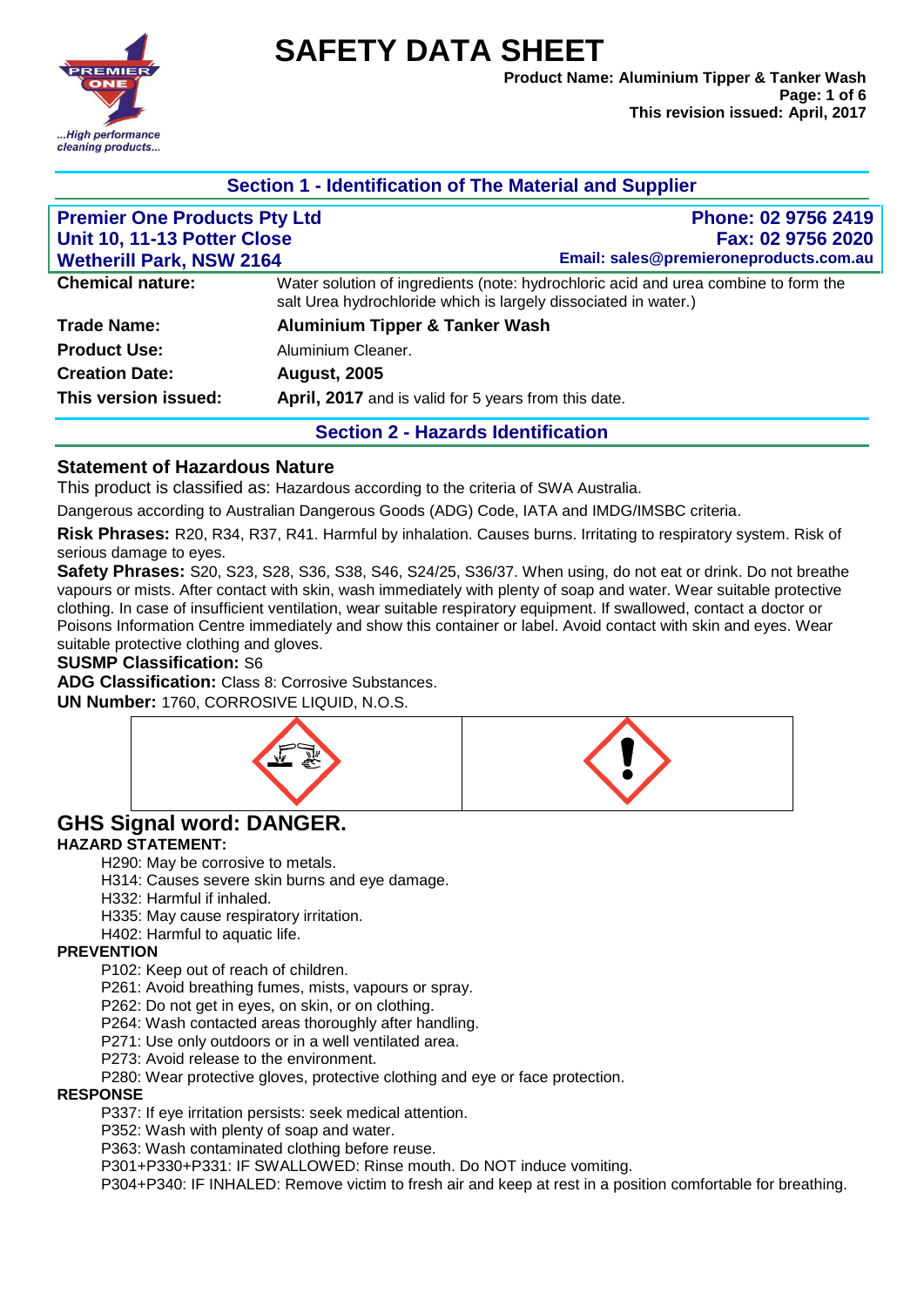P305+P351+P338: IF IN EYES: Rinse cautiously with water for several minutes. Remove contact lenses, if present and easy to do. Continue rinsing.

P370+P378: Not combustible. Use extinguishing media suited to burning materials.

#### **STORAGE**

P405: Store locked up.

P403+P233: Store in a well-ventilated place. Keep container tightly closed.

**DISPOSAL**

P501: If product can not be recycled, consider controlled incineration, or contact a specialist waste disposal company (see Section 13 of this SDS).

## **Emergency Overview**

**Physical Description & Colour:** Clear, pale green foaming liquid.

#### **Odour: Pungent odour.**

**Major Health Hazards:** causes burns, may cause serious damage to eyes, harmful if inhaled, respiratory tract irritant.

# **Potential Health Effects**

## **Inhalation**

**Short Term Exposure:** Significant inhalation exposure is considered to be unlikely. Available data shows that this product is harmful, but symptoms are not available. In addition product is an inhalation irritant. Symptoms may include headache, irritation of nose and throat and increased secretion of mucous in the nose and throat. Other symptoms may also become evident, but they should disappear after exposure has ceased.

**Long Term Exposure:** No data for health effects associated with long term inhalation.

## **Skin Contact:**

**Short Term Exposure:** However product is corrosive to the skin. Capable of causing moderate to severe burns with ulceration. Can penetrate to deeper layers of skin, resulting in third degree burns. Corrosion will continue until product is removed or neutralised. Severity depends on concentration and duration of exposure. Burns may not be immediately painful; the onset of pain may be minutes to hours.

**Long Term Exposure:** No data for health effects associated with long term skin exposure.

# **Eye Contact:**

**Short Term Exposure:** Exposure via eyes is considered to be unlikely. This product is corrosive to eyes. It will cause severe pain, and corrosion of the eye and surrounding facial tissues. Unless exposure is quickly treated, permanent blindness and facial scarring is likely.

**Long Term Exposure:** No data for health effects associated with long term eye exposure.

## **Ingestion:**

**Short Term Exposure:** Significant oral exposure is considered to be unlikely. However, this product is corrosive to the gastrointestinal tract. Capable of causing moderate to severe burns with ulceration. Can penetrate to deeper layers of skin, resulting in third degree burns. Corrosion will continue until product is removed or neutralised. Severity depends on concentration and duration of exposure.

**Long Term Exposure:** No data for health effects associated with long term ingestion.

#### **Carcinogen Status:**

**SWA:** No significant ingredient is classified as carcinogenic by SWA.

**NTP:** No significant ingredient is classified as carcinogenic by NTP.

**IARC:** Hydrochloric Acid is Class 3 - unclassifiable as to carcinogenicity to humans.

See the IARC website for further details. A web address has not been provided as addresses frequently change.

#### **Section 3 - Composition/Information on Ingredients**

| Ingredients                     | <b>CAS No</b> | Conc.%    | TWA $(mg/m^3)$ STEL $(mg/m^3)$ |         |
|---------------------------------|---------------|-----------|--------------------------------|---------|
| Urea <sup>*</sup>               | $57-13-6$     | $30 - 60$ | not set                        | not set |
| Hydrochloric acid *             | 7647-01-0     | 18.2      | 7.5                            | peak    |
| Other non hazardous ingredients | secret        | <3        | not set                        | not set |
| Water                           | 7732-18-5     | to 100    | not set                        | not set |

\* Note that urea and hydrochloric acid form urea monohydrochloride (CAS 506-89-8) which is largely dissociated in water to provide an acidic solution said to be less acidic than hydrochloric but more acidic than phosphoric acid.

This is a commercial product whose exact ratio of components may vary slightly. Minor quantities of other non hazardous ingredients are also possible.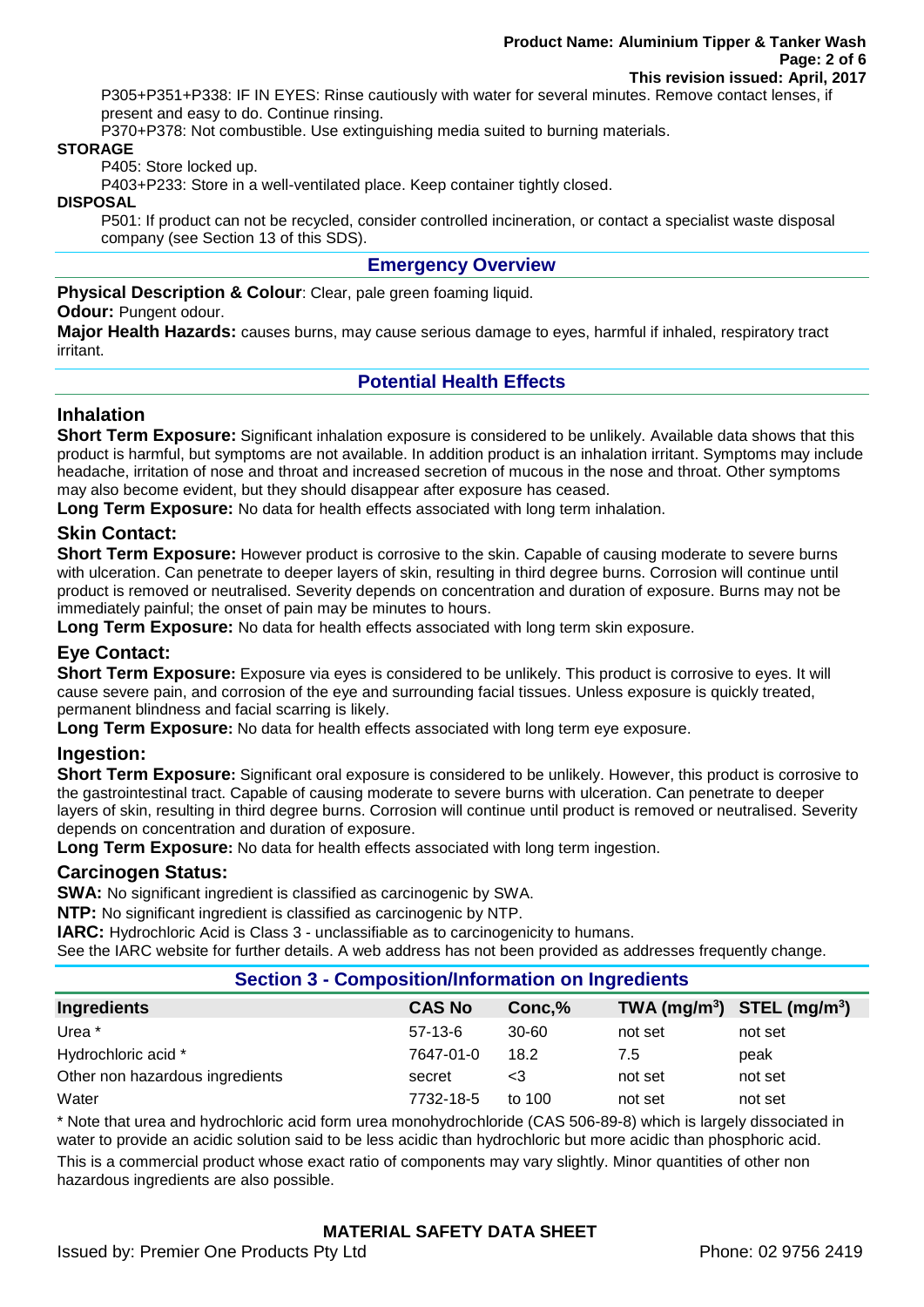#### **Product Name: Aluminium Tipper & Tanker Wash Page: 3 of 6 This revision issued: April, 2017**

The TWA exposure value is the average airborne concentration of a particular substance when calculated over a normal 8 hour working day for a 5 day working week. The STEL (Short Term Exposure Limit) is an exposure value that should not be exceeded for more than 15 minutes and should not be repeated for more than 4 times per day. There should be at least 60 minutes between successive exposures at the STEL. The term "peak "is used when the TWA limit, because of the rapid action of the substance, should never be exceeded, even briefly.

## **Section 4 - First Aid Measures**

## **General Information:**

You should call The Poisons Information Centre if you feel that you may have been poisoned, burned or irritated by this product. The number is 13 1126 from anywhere in Australia (0800 764 766 in New Zealand) and is available at all times. Have this SDS with you when you call.

**Inhalation:** If symptoms of poisoning become evident, contact a Poisons Information Centre, or call a doctor at once. Remove source of contamination or move victim to fresh air. If breathing is difficult, oxygen may be beneficial if administered by trained personnel, preferably on a doctor's advice. DO NOT allow victim to move about unnecessarily. Symptoms of pulmonary oedema can be delayed up to 48 hours after exposure.

Skin Contact: Flush contaminated area with lukewarm, gently flowing water for at least 20-30 minutes, by the clock. DO NOT INTERRUPT FLUSHING. If necessary, keep emergency vehicle waiting (show paramedics this SDS and take their advice). Under running water, remove contaminated clothing, shoes and leather goods (eg watchbands and belts). If irritation persists, repeat flushing. Seek medical attention.

**Eye Contact:** Immediately flush the contaminated eye(s) with lukewarm, gently flowing water for at least 20-30 minutes, by the clock, while holding the eyelid(s) open. Neutral saline solution may be used as soon as it is available. DO NOT INTERRUPT FLUSHING. If necessary, keep emergency vehicle waiting (show paramedics this SDS and take their advice). Take care not to rinse contaminated water into the unaffected eye or onto face. If irritation persists, repeat flushing. Call a Poisons Information Centre or a doctor urgently.

**Ingestion:** If swallowed, rinse mouth thoroughly with water and contact a Poisons Information Centre. Urgent hospital treatment is likely to be needed. Give activated charcoal if instructed.

# **Section 5 - Fire Fighting Measures**

**Fire and Explosion Hazards**: There is no risk of an explosion from this product under normal circumstances if it is involved in a fire.

Only small quantities of decomposition products are expected from this products at temperatures normally achieved in a fire. This will only occur after heating to dryness.

Fire decomposition products from this product may be toxic if inhaled. Take appropriate protective measures.

**Extinguishing Media:** Water fog or fine spray is the preferred medium for large fires. Try to contain spills, minimise spillage entering drains or water courses.

**Fire Fighting:** If a significant quantity of this product is involved in a fire, call the fire brigade. There is little danger of a violent reaction or explosion if significant quantities of this product are involved in a fire. Recommended personal protective equipment is liquid-tight chemical protective clothing and breathing apparatus.

| Flash point:                     | Does not burn.                  |
|----------------------------------|---------------------------------|
| <b>Upper Flammability Limit:</b> | Does not burn.                  |
| <b>Lower Flammability Limit:</b> | Does not burn.                  |
| <b>Autoignition temperature:</b> | Not applicable - does not burn. |
| <b>Flammability Class:</b>       | Does not burn.                  |
|                                  |                                 |

## **Section 6 - Accidental Release Measures**

**Accidental release:** In the event of a major spill, prevent spillage from entering drains or water courses. Evacuate the spill area and deny entry to unnecessary and unprotected personnel. Wear full protective chemically resistant clothing including eye/face protection, gauntlets and self contained breathing apparatus. See below under Personal Protection regarding Australian Standards relating to personal protective equipment. Suitable materials for protective clothing include rubber, PVC, Nitrile. Eye/face protective equipment should comprise as a minimum, protective goggles. If there is a significant chance that vapours or mists are likely to build up in the cleanup area, we recommend that you use a respirator. It should be fitted with a type B1 cartridge, suitable for acid gases.

Stop leak if safe to do so, and contain spill. Absorb onto sand, vermiculite or other suitable absorbent material. If spill is too large or if absorbent material is not available, try to create a dike to stop material spreading or going into drains or waterways. Because of the corrosiveness of this product, special personal care should be taken in any cleanup operation. Sweep up and shovel or collect recoverable product into labelled containers for recycling or salvage, and dispose of promptly. Recycle containers wherever possible after careful cleaning. After spills, wash area preventing runoff from entering drains. If a significant quantity of material enters drains, advise emergency services. Contaminated area may be neutralised by washing with weak or dilute alkali. Baking soda, washing soda and limestone are suitable. This material may be suitable for approved landfill. Ensure legality of disposal by consulting

# **MATERIAL SAFETY DATA SHEET**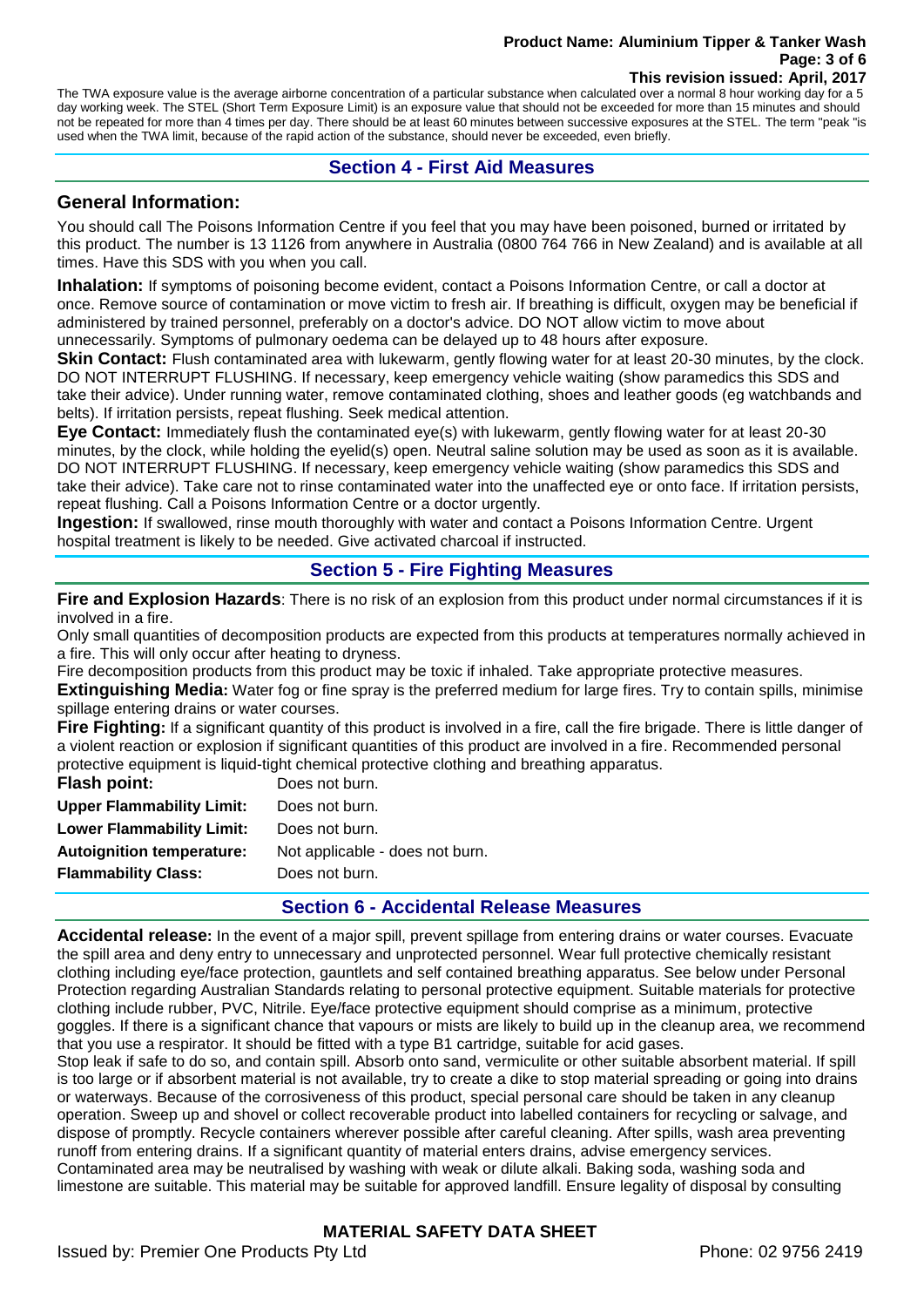regulations prior to disposal. Thoroughly launder protective clothing before storage or re-use. Advise laundry of nature of contamination when sending contaminated clothing to laundry.

# **Section 7 - Handling and Storage**

**Handling:** Keep exposure to this product to a minimum, and minimise the quantities kept in work areas. Check Section 8 of this SDS for details of personal protective measures, and make sure that those measures are followed. The measures detailed below under "Storage" should be followed during handling in order to minimise risks to persons using the product in the workplace. Also, avoid contact or contamination of product with incompatible materials listed in Section 10.

**Storage:** This product is a Scheduled Poison. Observe all relevant regulations regarding sale, transport and storage of this schedule of poison. Store in a cool, well ventilated area. Check containers periodically for corrosion and leaks. Containers should be kept closed in order to minimise contamination. Make sure that the product does not come into contact with substances listed under "Incompatibilities" in Section 10. If you keep more than 10,000kg or L of Dangerous Goods of Packaging Group III, you may be required to license the premises or notify your Dangerous Goods authority. If you have any doubts, we suggest you contact your Dangerous Goods authority in order to clarify your obligations. Check packaging - there may be further storage instructions on the label.

# **Section 8 - Exposure Controls and Personal Protection**

The following Australian Standards will provide general advice regarding safety clothing and equipment: Respiratory equipment: **AS/NZS 1715**, Protective Gloves: **AS 2161**, Occupational Protective Clothing: AS/NZS 4501 set 2008, Industrial Eye Protection: **AS1336** and **AS/NZS 1337**, Occupational Protective Footwear: **AS/NZS2210**.

| <b>SWA Exposure Limits</b> | TWA ( $mg/m3$ ) | $STEL$ (mg/m <sup>3</sup> ) |
|----------------------------|-----------------|-----------------------------|
| Hydrochloric acid          |                 | peak                        |

No special equipment is usually needed when occasionally handling small quantities. The following instructions are for bulk handling or where regular exposure in an occupational setting occurs without proper containment systems. **Ventilation:** No special ventilation requirements are normally necessary for this product. However make sure that the work environment remains clean and that vapours and mists are minimised.

**Eye Protection:** Your eyes must be completely protected from this product by splash resistant goggles with face shield. All surrounding skin areas must be covered. Emergency eye wash facilities must also be available in an area close to where this product is being used.

**Skin Protection:** Because of the dangerous nature of this product, make sure that all skin areas are completely covered by impermeable gloves, overalls, hair covering, apron and face shield. See below for suitable material types. **Protective Material Types:** We suggest that protective clothing be made from the following materials: rubber, PVC, nitrile.

**Respirator:** Usually, no respirator is necessary when using this product. However, if you have any doubts consult the Australian Standard mentioned above.

Eyebaths or eyewash stations and safety deluge showers should be provided near to where this product is being used.

## **Section 9 - Physical and Chemical Properties:**

| <b>Physical Description &amp; colour:</b> | Green, foaming liquid.                    |
|-------------------------------------------|-------------------------------------------|
| Odour:                                    | Pungent odour.                            |
| <b>Boiling Point:</b>                     | Approximately 100°C at 100kPa.            |
| <b>Freezing/Melting Point:</b>            | Approximately 0°C.                        |
| <b>Volatiles:</b>                         | Water component.                          |
| <b>Vapour Pressure:</b>                   | 2.37 kPa at 20°C (water vapour pressure). |
| <b>Vapour Density:</b>                    | No data.                                  |
| <b>Specific Gravity:</b>                  | 1.12                                      |
| <b>Water Solubility:</b>                  | Completely soluble in water.              |
| pH:                                       | Corrosive - pH approx 1                   |
| <b>Volatility:</b>                        | No data.                                  |
| <b>Odour Threshold:</b>                   | No data.                                  |
| <b>Evaporation Rate:</b>                  | No data.                                  |
| <b>Coeff Oil/water Distribution:</b>      | No data                                   |
| <b>Autoignition temp:</b>                 | Not applicable - does not burn.           |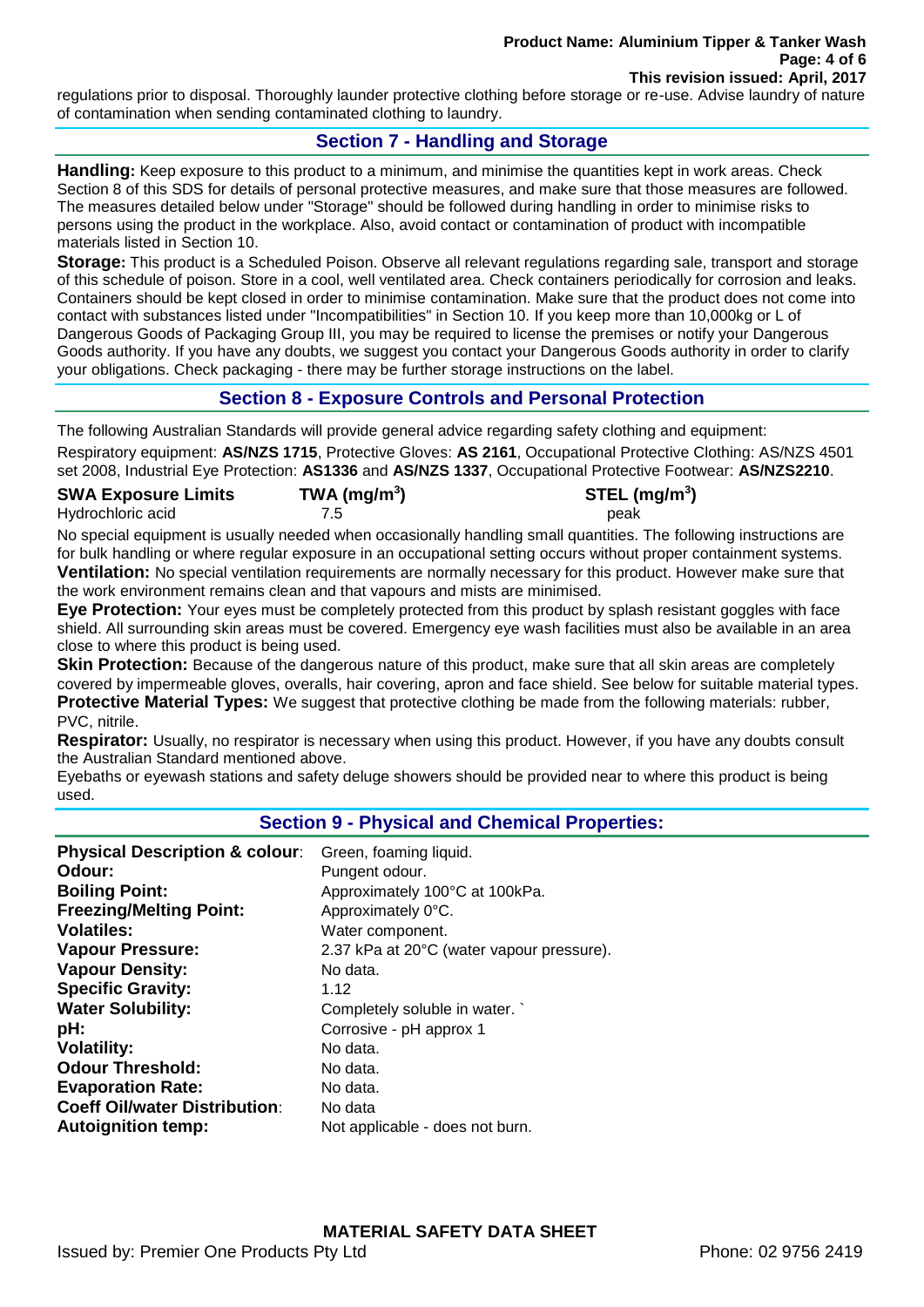# **Section 10 - Stability and Reactivity**

**Reactivity:** Inorganic acids react with inorganic and organic bases such as amines to form salts. They also react with many metals liberating hydrogen gas. These reactions are often rapid and typically liberate much heat. They can also decompose many organic materials such as esters, in a reaction called hydrolysis.

**Conditions to Avoid:** This product should be kept in a cool place, preferably below 30°C. Under no circumstances should the container be sealed. Handle and open containers carefully.

**Incompatibilities:** bases, zinc, tin, aluminium and their alloys.

**Fire Decomposition:** Only small quantities of decomposition products are expected from this products at temperatures normally achieved in a fire. This will only occur after heating to dryness. Carbon dioxide, and if combustion is incomplete, carbon monoxide and smoke. Nitrogen and its compounds, and under some circumstances, oxides of nitrogen. Occasionally hydrogen cyanide gas. Hydrogen chloride gas, other compounds of chlorine. Water. Carbon monoxide poisoning produces headache, weakness, nausea, dizziness, confusion, dimness of vision, disturbance of judgment, and unconsciousness followed by coma and death.

**Polymerisation:** This product will not undergo polymerisation reactions.

# **Section 11 - Toxicological Information**

**Local Effects: Target Organs:** skin, eyes

## **Classification of Hazardous Ingredients**

Ingredient **Risk Phrases** Hydrochloric Acid Conc>=5%:T; R23, R35

# **Section 12 - Ecological Information**

Insufficient data to be sure of status.

#### **Section 13 - Disposal Considerations**

**Disposal:** Containers should be emptied as completely as practical before disposal. If possible, recycle containers either in-house or send to recycle company. If this is not practical, send to a commercial waste disposal site. Please do NOT dispose into sewers or waterways.

## **Section 14 - Transport Information**

**Dangerous according to Australian Dangerous Goods (ADG) Code, IATA and IMDG/IMSBC criteria.**

**UN Number:** 1760, CORROSIVE LIQUID, N.O.S. **Hazchem Code:** 2X **Special Provisions:** 223, 274 **Dangerous Goods Class:** Class 8, Corrosive Substances. **Packaging Group:** III **Packaging Method:** P001, IBC03, LP01

Class 8 Corrosive Substances shall not be loaded in the same vehicle or packed in the same freight container with Classes 1 (Explosives), 4.3 (Dangerous When Wet Substances), 5.1 (Oxidising Agents), 5.2 (Organic Peroxides), 6 (Toxic Substances where the Toxic Substances are cyanides and the Corrosives are acids), 7 (Radioactive Substances), Foodstuffs and foodstuff empties. They may however be loaded in the same vehicle or packed in the same freight container with Classes 2.1 (Flammable Gases), 2.2 (Non-Flammable, Non-Toxic Gases), 2.3 (Poisonous Gases), 3 (Flammable liquids), 4.1 (Flammable Solids), 4.2 (Spontaneously Combustible Substances), 6 (Toxic Substances except where the Toxic Substances are cyanides and the Corrosives are acids) and 9 (Miscellaneous Dangerous Goods).

## **Section 15 - Regulatory Information**

**AICS:** All of the significant ingredients in this formulation are compliant with NICNAS regulations. The following ingredients: Hydrochloric acid, are mentioned in the SUSMP.